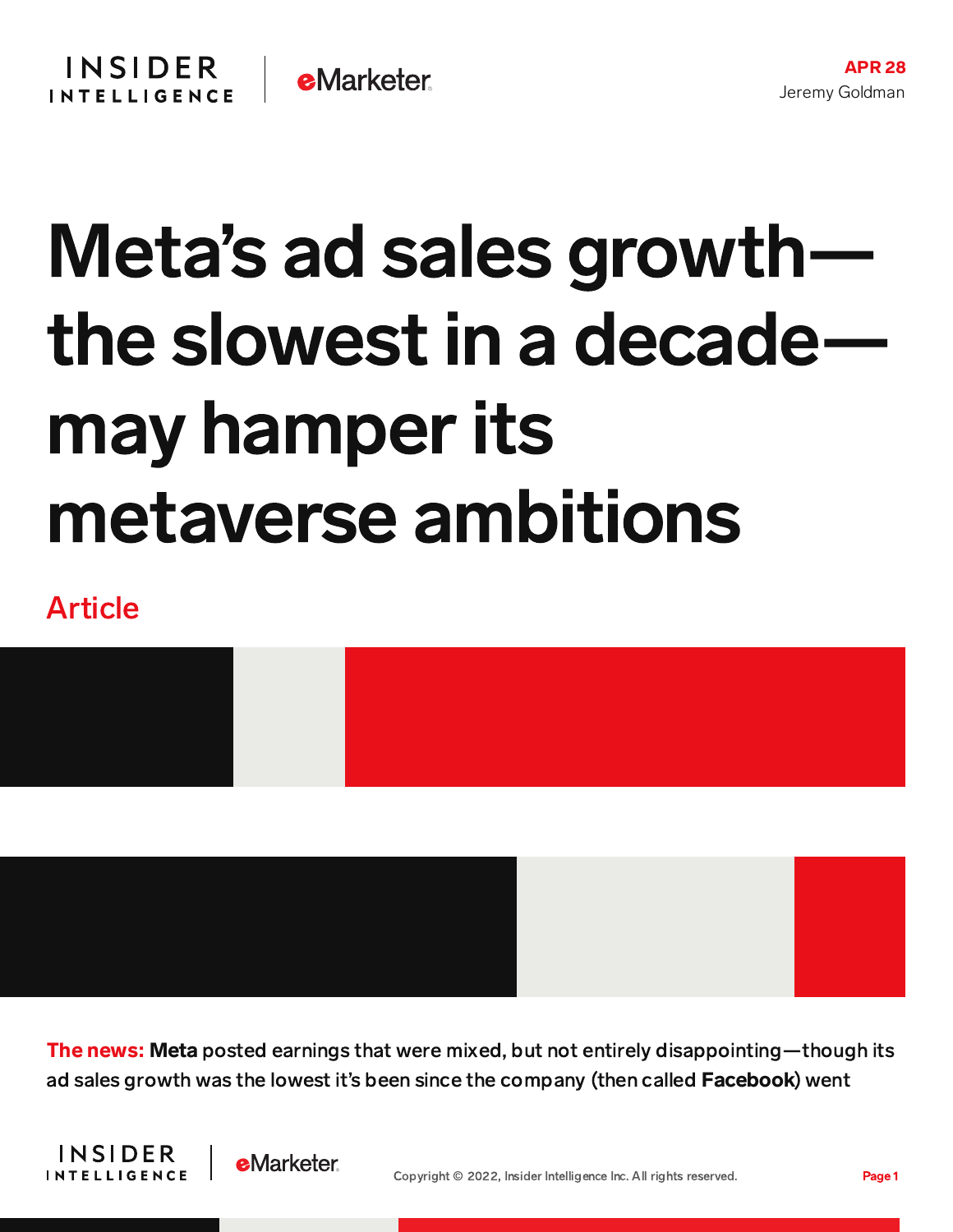public a decade ago.

- Analysts expected ad revenue of \$28.3 billion for Q1 2022, up more than 8% vs. a disappointing final quarter of 2021. It came close but, at \$27.91 billion, fell short.
- Wall Street expected Facebook to increase its daily active users (DAU) to 1.95 billion; it did slightly better, at 1.96 billion, representing 4% growth. Those users had dropped by two million last quarter, which sent shockwaves through the marketing world as it was the first such drop ever for the company.

Apple changes bite: Investors were looking for signs that Meta has made headway in limiting the impact that Apple's iOS ad-tracking modifications had on its advertising business last year. The answer: inconclusive.

- Apple published a curiously timed white paper the day prior by Kinshuk Jerath, a professor at Columbia Business School, who suggested it's hard to specify any effect Apple's privacy rules had on moving advertising income from platforms like Meta to Apple.
- Meta rival Snap released earnings last week that showed Apple's privacy regime is still affecting its advertising revenue. Google parent Alphabet reported slower Q1 sales growth this week, particularly at YouTube.

Focus on Gen Z: With TikTok continuing to outperform Meta properties at winning over younger users, the Facebook and Instagram parent has been inspired to diversify its revenue streams—but those attempts, thus far, haven't been all that inspiring.

Meta's expansion of its short-form video feature **Reels** is a minor tactical move rather than the kind of true innovation investors—and social media users, particularly younger ones—crave.

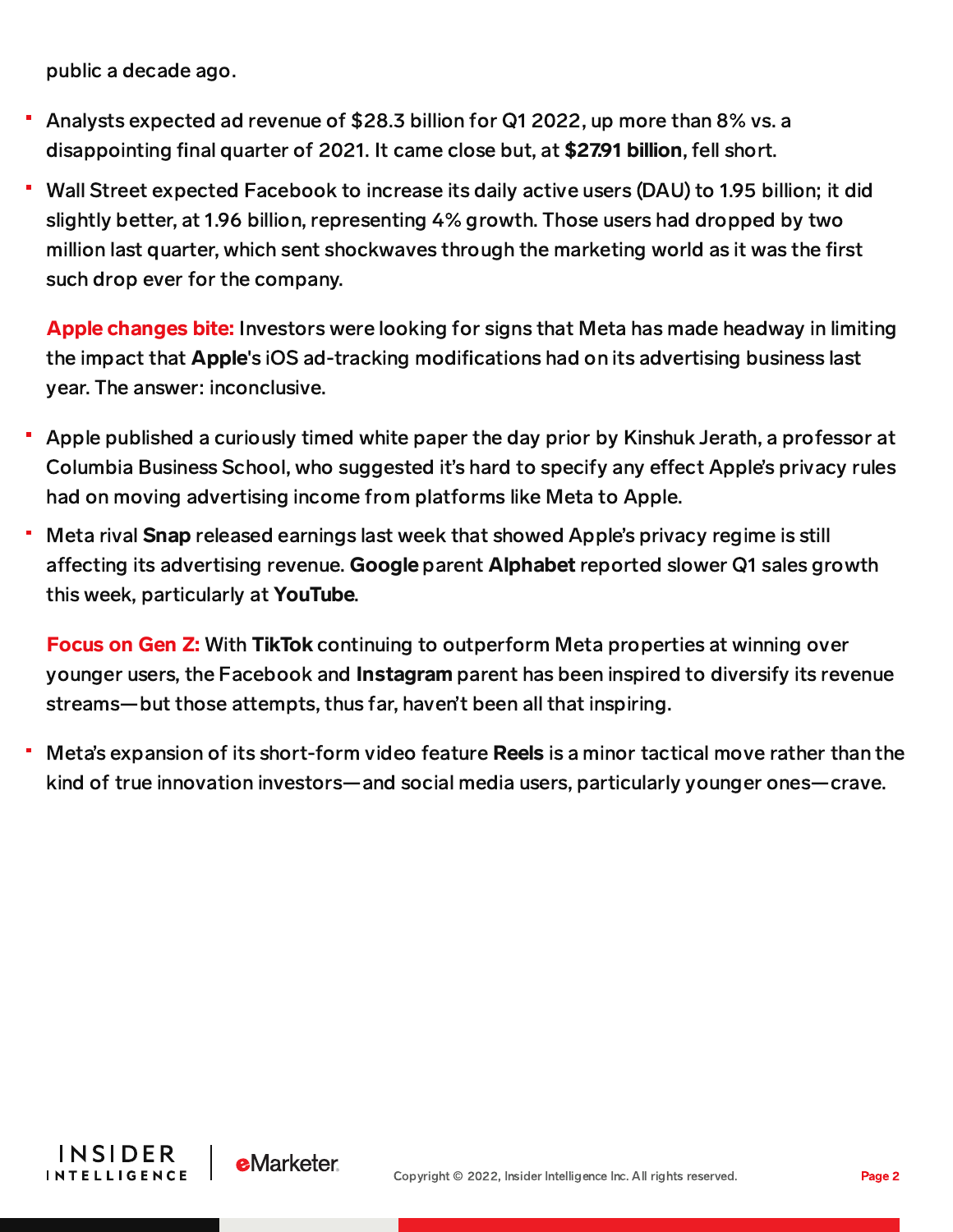## **Gen Z Instagram, Snapchat, and TikTok Users** in the US, 2020-2025 millions



**Another problem:** Reels just isn't monetizing at the same rate as its Feed and Stories formats, but it *is* eating into time spent on those legacy formats. That's likely because keeping ads to a minimum helps build an audience; more efficient monetization can and will come over time. Alphabet chief Sundar Pichai made that point on a Tuesday earnings call touting the growth of **Shorts**, YouTube's TikTok [competitor.](https://content-na1.emarketer.com/youtube-ad-revenue-growth-slowing-its-tiktok-competitor-shorts-booming)